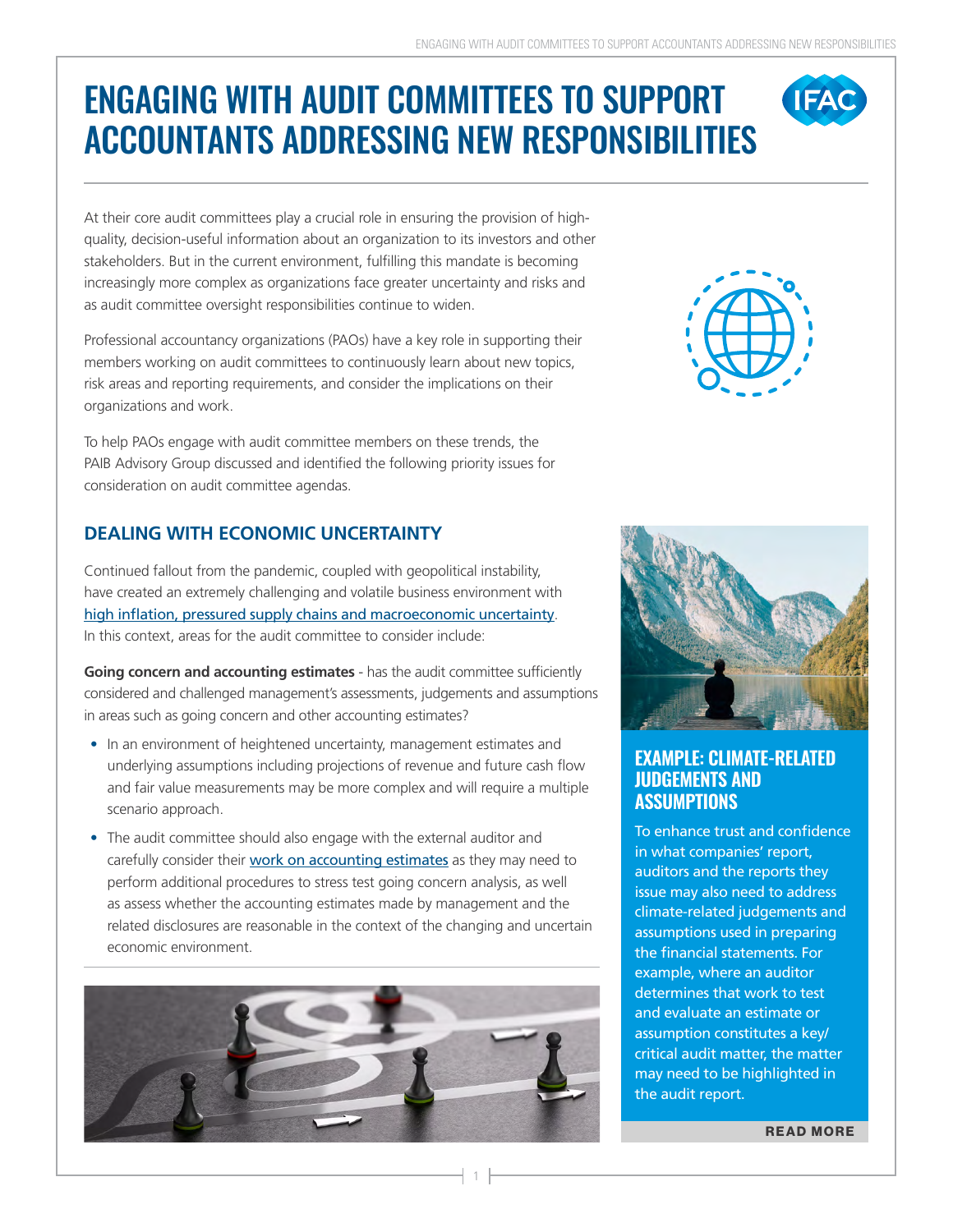**Enterprise risk management** – how responsive are processes for identifying, assessing and managing uncertainty and related risks and opportunities?

*For example, do they consider issues such as:*

- Overall operational resilience, and whether the organization has the ability or agility to respond to disruption, and whether there is a crisis resilience plan, as well as post-covid recovery plans.
- Evaluation and management of supply chain pressures and vulnerabilities and the associated risks, including financial and regulatory risks.
- Monitoring of third-party risks, including collectability of receivables and the financial health of critical vendors/suppliers.
- Enabling successful risk-taking and decision-making at speed in a volatile environment.
- Internal audit plan responsiveness to new or emerging risks.





**Heightened risk of fraud** – does the uncertain environment increase the risk of fraud or material misstatement?

- Incentives to commit fraud can be heightened when organizations and individuals face unprecedented economic challenges. In challenging times, individuals under significant work-related or personal pressures can exhibit and rationalize uncharacteristic behaviors such as enhanced risk-taking and unethical decision-making. They may also deliberately present a more favorable picture of current reality through financial statement and disclosure manipulation.
- [A re-assessment of fraud and reporting risk](https://www.ifac.org/knowledge-gateway/contributing-global-economy/discussion/reporting-and-fraud-risk-arising-covid-19-pose-significant-challenges-professional-accountants) focused on material areas may be required to enable the board to effectively discharge its responsibility for preventing and detecting fraud. This may involve the audit committee heightening its attention on senior management fraud and including fraud risks as a recurring item on their agenda.

# **ESG/SUSTAINABILITY REPORTING**

Embedding sustainability and ESG matters into strategy is a key priority for boards, and the reporting of sustainability related information is gaining momentum, particularly with recent developments in global [sustainability standards](https://www.ifac.org/knowledge-gateway/contributing-global-economy/discussion/sustainability-standards). Many boards are turning to their audit committees to provide oversight of broader corporate reporting such as sustainability, TCFD-related disclosure and integrated reporting. In the European Union, the European Commission's proposed Corporate Reporting Directive would expand the audit committee's mandate to include sustainability reporting (see Accountancy Europe's publication, [ESG](https://www.accountancyeurope.eu/publications/esg-governance/) [Governance: Recommendations for Audit Committees](https://www.accountancyeurope.eu/publications/esg-governance/)). These changes in expectations and requirements will involve oversight of a broader set of business and reporting risks, internal controls and assurance processes. Considerations for the audit committee include:

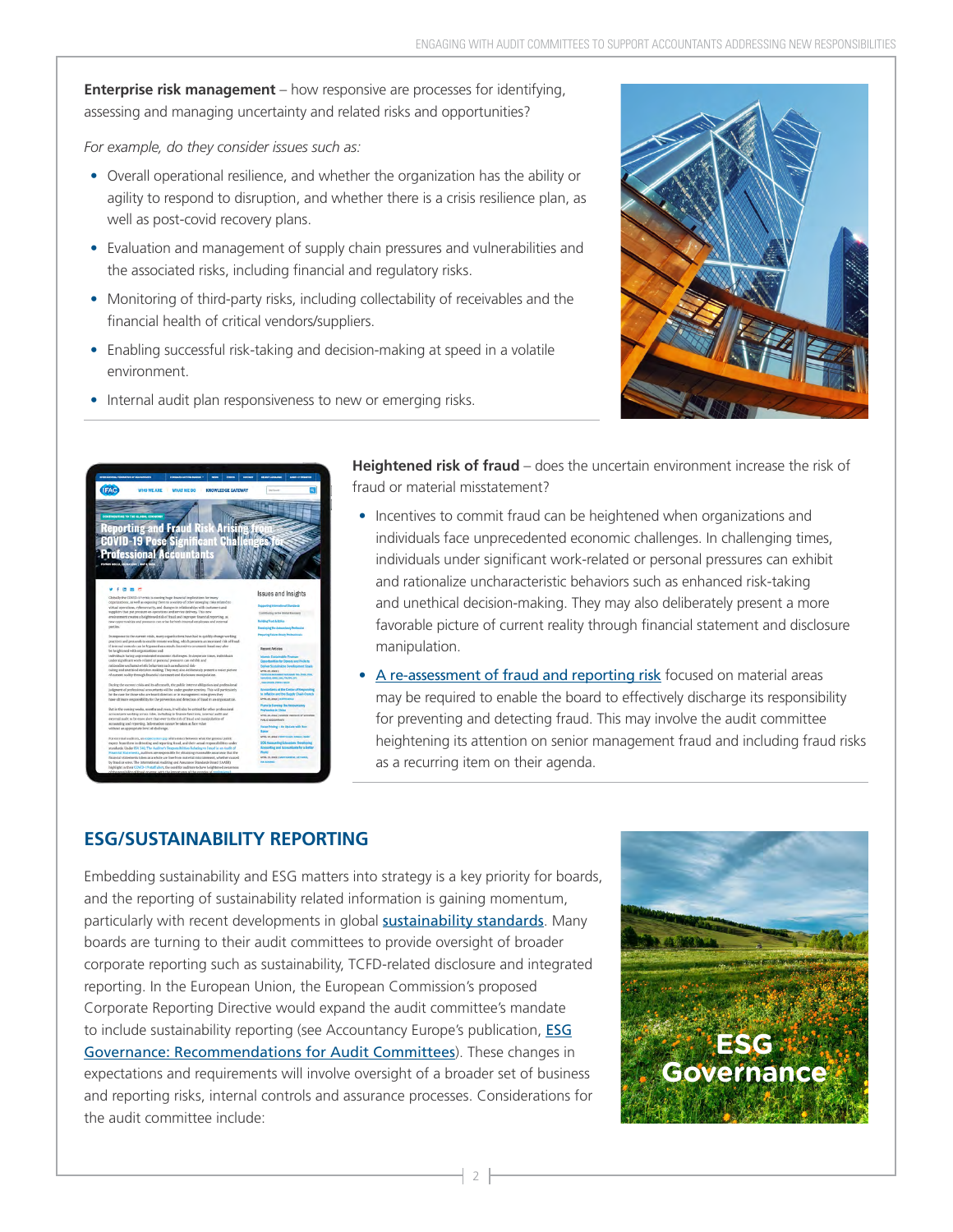# **Monitoring the control environment for sustainability/ESG information**

– has management established an effective approach to risk management and internal control as they relate to sustainability information? E.g.,

- Identification and management of ESG risks, including compliance risks and their potential impacts on the financial statements.
- Assessment of processes and controls to ensure the integrity of sustainability information and reporting, including whether the internal control approach is fit for purpose and operating effectively.

**The connectivity and consistency between information** – is ESG/sustainability information consistent between the financial statements and other reports and public disclosures?

**Level of assurance over integrated reporting, ESG/sustainability and climate-related disclosures**, including whether:

- Internal audit has the expertise to support internal assurance of ESG information and integrated reporting.
- Expertise is needed to provide assurance over specialized topics.
- The external auditor can provide wider assurance over ESG/ sustainability information outside of the financial statements as part of a separate engagement and any independence issues.
- The audit committee also needs to consider the integrity of reports not subject to audit or assurance and the reasons for not obtaining external assurance.

#### **INTERNAL ASSURANCE**

Coordinated *internal* assurance activities are vital for boards of directors to discharge their fiduciary duties and prepare responsibility statements. When embedded in a company's governance and reporting ecosystem, such assurance will improve the confidence that investors and other stakeholders can have in the information provided by the board in their reporting on their accountability, as well as better prepare the organization for external assurance.

#### The Institute of The Institute of **[Executing the Board's Governance Responsibility](https://www.ifac.org/knowledge-gateway/preparing-future-ready-professionals/publications/executing-board-s-governance-responsibility-integrated-reporting)  INSTALLMENT 1: Accelerating Integrated for Integrated Reporting - IFAC and the IIRC Support Pathway to Integrated Reporting Assurance** (February 2021) **Overview** This second installment in the integrated reporting July 2022), the concepts herein can be used to support The first installment in this series highlights the factors that enable independent *external* assurance (also known as governing bodies or those charged with such as the regulated forms of management commentary governance) in discharging their responsibilities for the disclosures in many parts of the world, including the Task Force on Climate-Related Financial Disclosures. reporting strategy. • Making strategic integrated reporting decisions, board to sign its responsibility statement related to an including the decision to prepare an integrated report integrated report, multiple internal assurance activities with the International International International International International International International International International International International International International International International In • Ensuring the integrated report includes a concise, the integrated report and underlying processes, systems project is a good start. However, more understanding robust, and reliable description of The Business, its and guidance are needed, particularly on moving from a limited to a reasonable assurance engagement given this and information. • Providing responsibility statements to ensure the the International Integrated Reporting <IR> framework such as the COSO Internal Control - Integrated Framework requires robust governance and Framework and its underlying integrated reporting oversight structures and clear allocation and segregation process. While this installment focuses on integrated reporting in accordance with the International <IR> Framework (which will be governed by the IFRS Foundation after

#### **[READ MORE](https://www.ifac.org/knowledge-gateway/preparing-future-ready-professionals/publications/executing-board-s-governance-responsibility-integrated-reporting)**



# **THE STATE OF PLAY IN SUSTAINABILITY ASSURANCE**

IFAC and the AICPA & CIMA embarked on this global benchmarking study, in partnership with Audit Analytics, to better understand the extent to which companies are reporting and obtaining assurance over their sustainability disclosures, which assurance standards are being used, and which companies are providing the assurance service. Significant differences in practices across different jurisdictions show a situation that is still evolving, much like the road to a consistent set of standards for reporting sustainability information.

#### **[READ MORE](https://www.ifac.org/knowledge-gateway/contributing-global-economy/publications/state-play-sustainability-assurance)**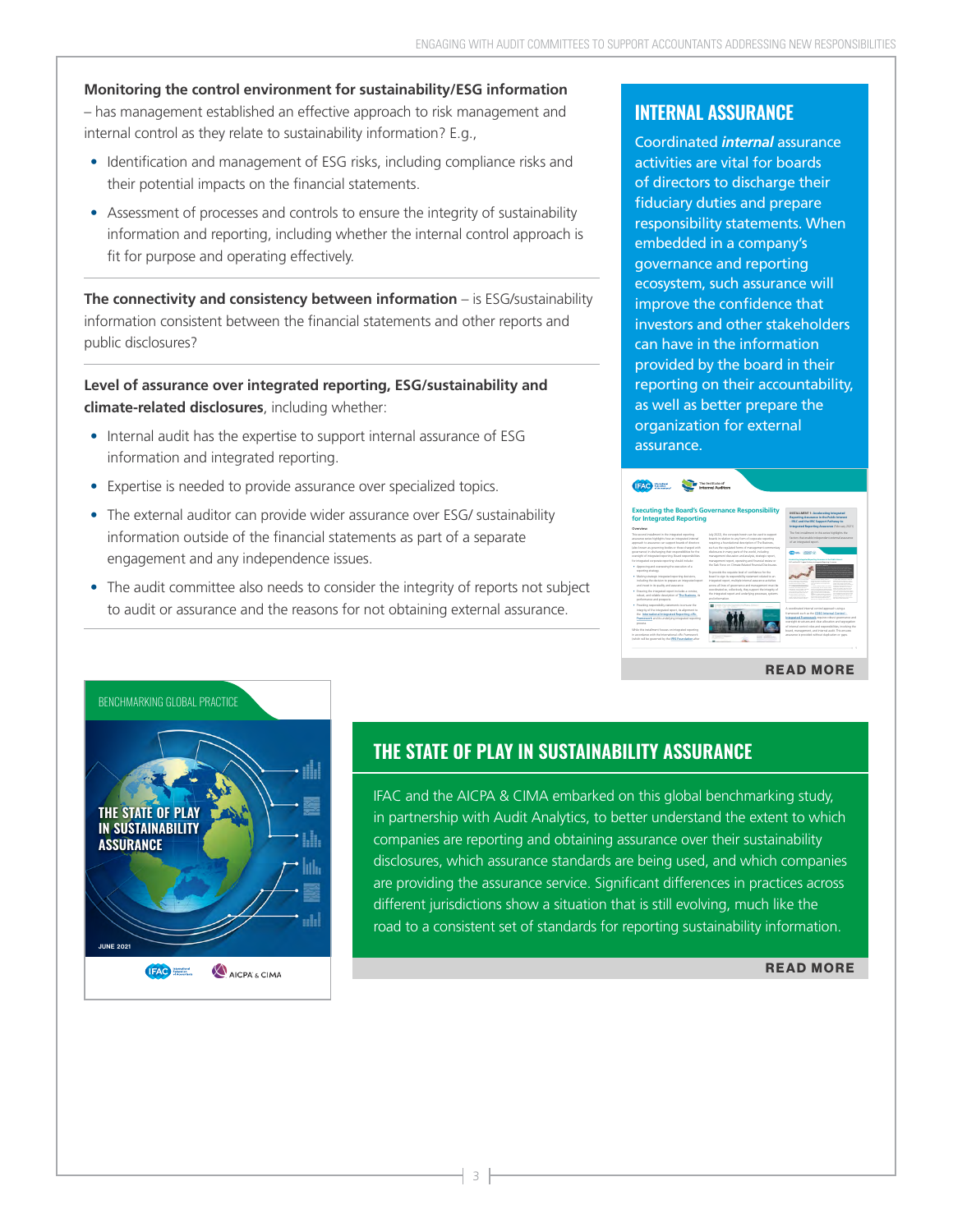

#### **POST-PANDEMIC WORKING ENVIRONMENT**

The pandemic forced a shift in how and where work gets done, and as remote and hybrid working arrangements become the norm, audit committees should consider the implications on their organization's operations and risk environment as well as any impacts on the work of auditors. Considerations include:

**Changes to the control environment** – have any internal controls been impacted by remote or hybrid working practices, and how is the organization monitoring and maintaining an effective control environment?

- The credibility of reporting and information relies on a robust internal control environment. It is therefore important to identify and address any control deficiencies, for example security of systems being accessed remotely, appropriate segregation of duties, manual vs automated controls.
- Auditor evaluation and testing of the operating effectiveness of controls may also be impacted, for example requiring the use of technology to remotely perform procedures like walkthroughs and testing of controls via live screenshares and live videos.

**Technology and digitization** – are there additional and/or changed technologyrelated risks to consider? For example, whether:

- Remote or hybrid working is increasing reliance on technology to run operations, and if this needs to be reflected in formalized business continuity plans.
- There are increased cybersecurity and data transfer risks, including data protection compliance and security of information, cyberattacks on employees working from home, as well as other risks of data breaches through *[third](https://www.pwc.com/gx/en/ceo-agenda/ceosurvey/2022.html)* [parties and supply chains](https://www.pwc.com/gx/en/ceo-agenda/ceosurvey/2022.html).

#### **Other workforce considerations**

- Ensuring health and safety of employees working from home.
- Talent attraction and retention in the finance function through flexible working arrangements.
- Whether management is monitoring the risk of employee frauds such as working for a third party remotely.



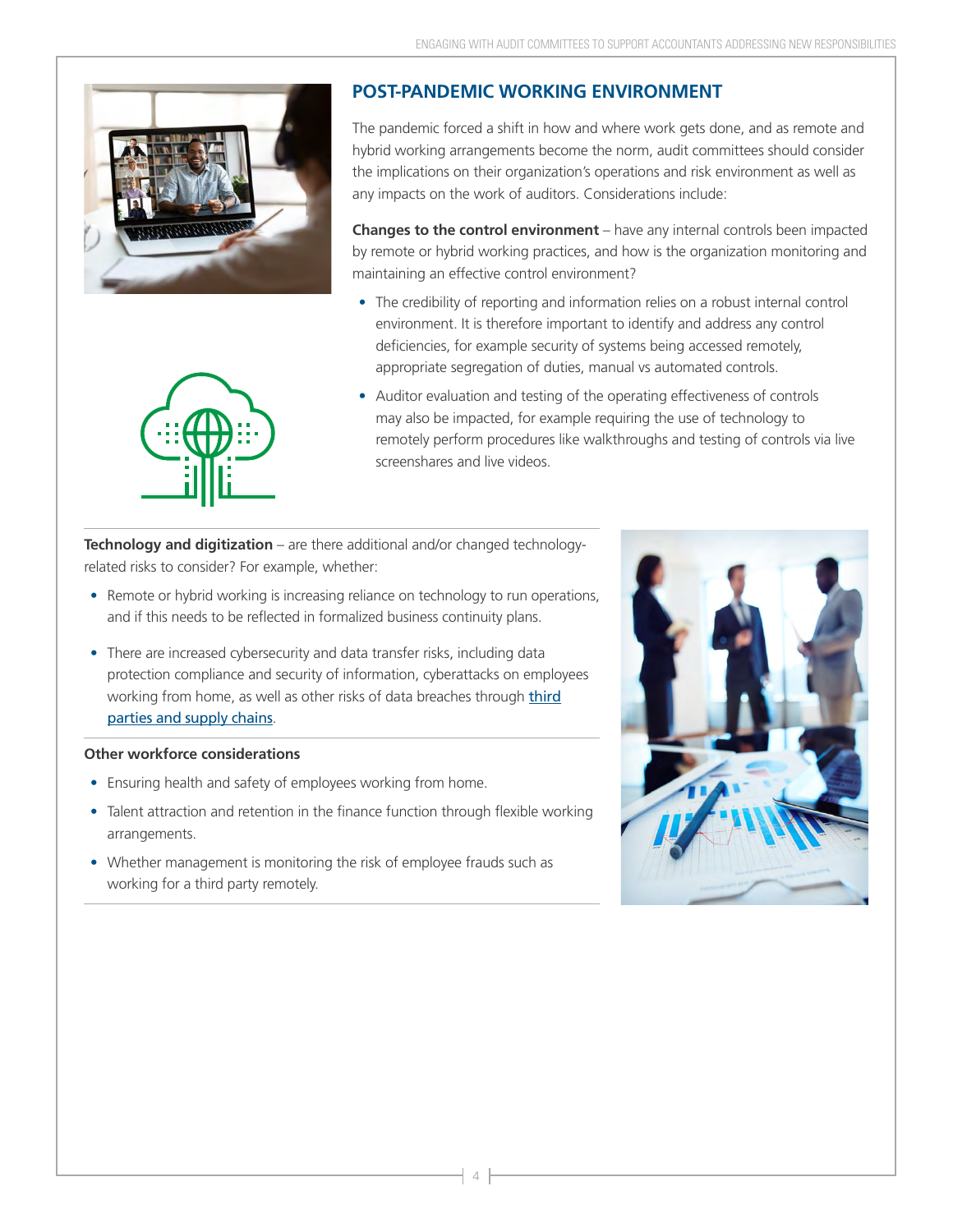#### **AUDIT COMMITTEE KNOWLEDGE, SKILLS, AND COMPETENCIES**

It is easy to get overwhelmed with widening agendas, but it is important not to forget the basics – and crucial for an audit committee chair to consider is *competency*, including competency of the audit committee itself, the finance function and internal audit.

The size of an audit committee varies by jurisdiction, industry or company, but is often relatively small with only 3 – 5 members. Therefore, for audit committees to understand and effectively oversee a wider range of risks, considerations include:

**Keeping up to date on the business** – does the audit committee understand the business and how is it keeping up to date with any developments?

- In some circumstances, site visits may be appropriate to fully understand business operations in order to ask the right questions of management. At the same time, audit committee members need to be cautious not to overstep their oversight role.
- As well as updates from the CFO and chief internal auditor, audit committees may require updates during meetings from other department heads, such as the head of IT, head of human capital, and the chief sustainability officer.

**Composition and collective expertise** – does the audit committee as a whole have the collective experience and expertise to oversee a wider range of risks?

Considerations include whether:

- There is enough financial expertise. Often the requirement is for at least one member to have financial expertise, but this can create a risk of too much reliance on the professional accountant member, who often shoulders a bigger burden because of their professional responsibilities.
- Audit committee members are willing and able to continually learn new areas.
- The board can effectively rotate membership of committees to help increase knowledge of the business and broaden experience.
- There is a common member between audit and risk committees (where these are separate) to ensure connectivity of agendas.
- Appointing outside experts onto audit committees could help increase diversity, independence, and expertise. This approach is being used in jurisdictions such as Saudi Arabia.

**Reliance on the expertise of others** – does the audit committee need to bring in third party expertise to deal with certain risk areas?

- Subject matter specialists can be brought in to provide external perspectives.
- Set up advisory groups comprised of internal and external experts to support the audit committee on specific risk areas.